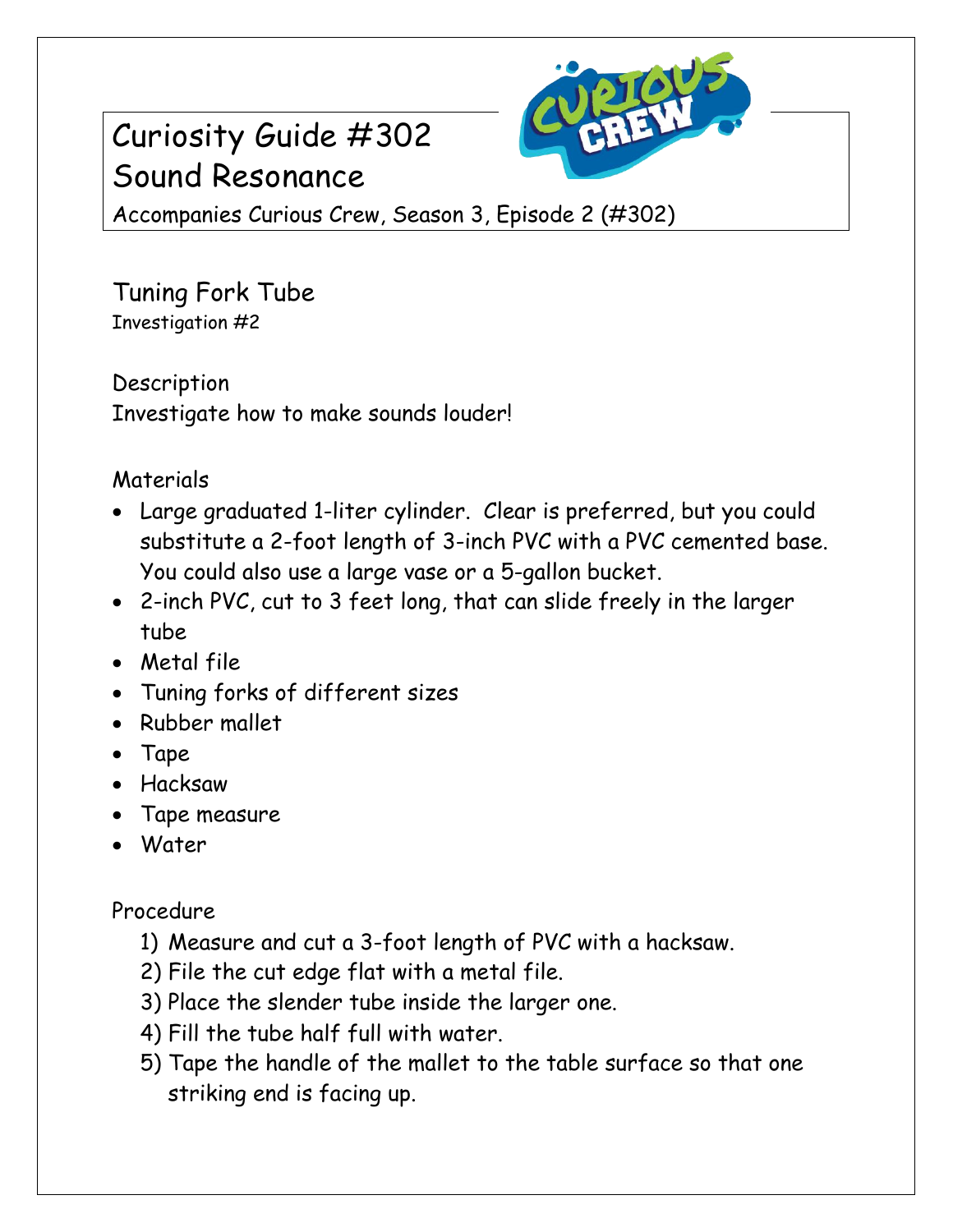- 6) Strike the tines of the tuning fork on the mallet and hold the fork so that the vibrating tines are just above the open end of the slender tube.
- 7) Keep the fork just above the surface and raise the fork up or down while moving the slender tube up and out of the water, then back down into it.
- 8) Can you increase the sound of the fork?

My Results

## Explanation

Every object has the potential to vibrate, from air molecules to the earth itself. Those vibrations occur in different wave patterns, or natural frequencies. In the case of musical instruments, when a vibration occurs with its natural frequency, harmonic sound is produced.